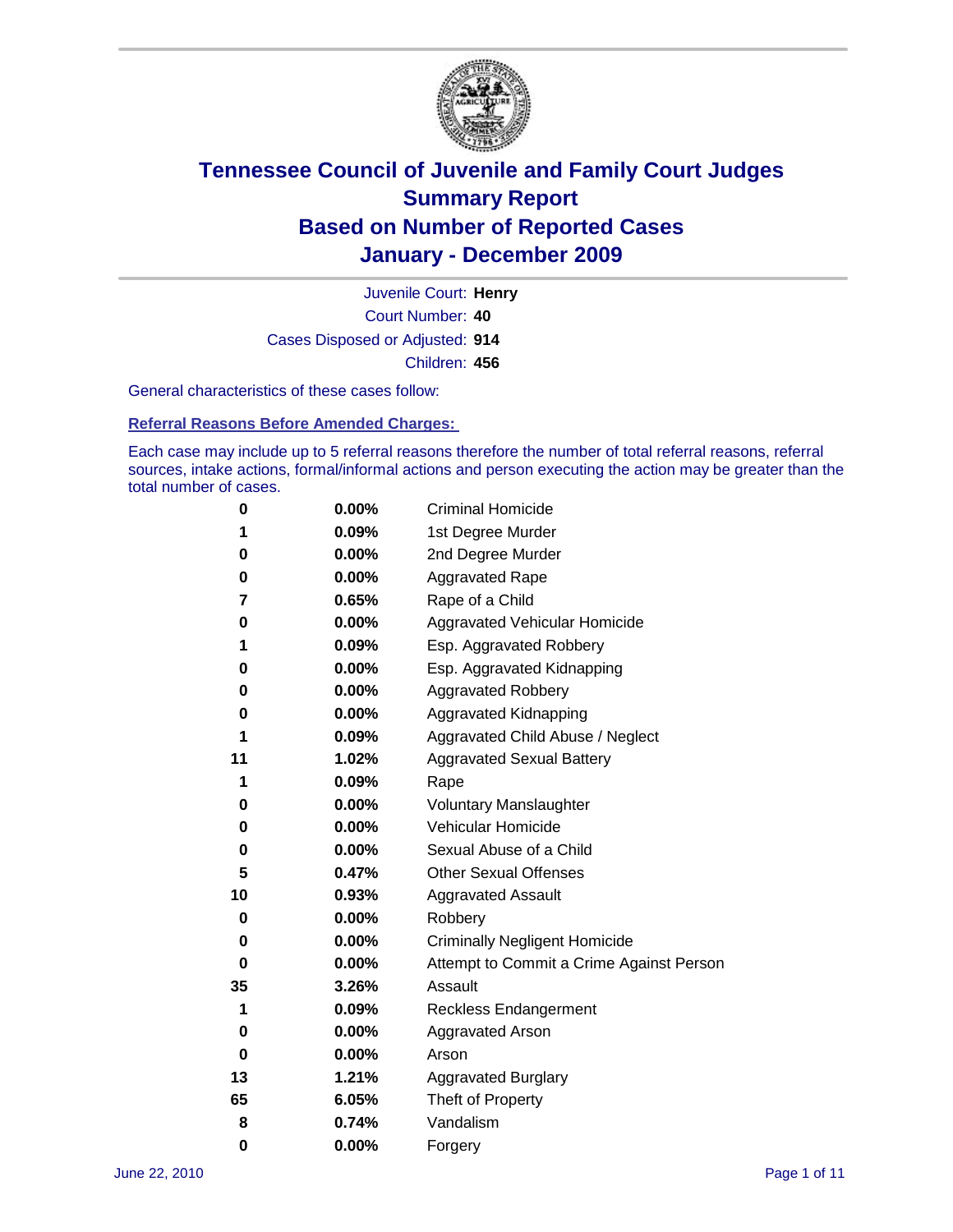

Court Number: **40** Juvenile Court: **Henry** Cases Disposed or Adjusted: **914** Children: **456**

#### **Referral Reasons Before Amended Charges:**

Each case may include up to 5 referral reasons therefore the number of total referral reasons, referral sources, intake actions, formal/informal actions and person executing the action may be greater than the total number of cases.

| $\pmb{0}$ | 0.00%    | <b>Worthless Checks</b>                                     |
|-----------|----------|-------------------------------------------------------------|
| 0         | 0.00%    | Illegal Possession / Fraudulent Use of Credit / Debit Cards |
| 22        | 2.05%    | <b>Burglary</b>                                             |
| $\bf{0}$  | $0.00\%$ | Unauthorized Use of a Vehicle                               |
| 0         | $0.00\%$ | <b>Cruelty to Animals</b>                                   |
| 1         | 0.09%    | Sale of Controlled Substances                               |
| 17        | 1.58%    | <b>Other Drug Offenses</b>                                  |
| 48        | 4.47%    | Possession of Controlled Substances                         |
| 0         | $0.00\%$ | <b>Criminal Attempt</b>                                     |
| 0         | 0.00%    | Carrying Weapons on School Property                         |
| 11        | 1.02%    | Unlawful Carrying / Possession of a Weapon                  |
| 0         | $0.00\%$ | <b>Evading Arrest</b>                                       |
| 0         | 0.00%    | Escape                                                      |
| 3         | 0.28%    | Driving Under Influence (DUI)                               |
| 16        | 1.49%    | Possession / Consumption of Alcohol                         |
| 4         | 0.37%    | Resisting Stop, Frisk, Halt, Arrest or Search               |
| 0         | $0.00\%$ | <b>Aggravated Criminal Trespass</b>                         |
| 1         | 0.09%    | Harassment                                                  |
| 0         | 0.00%    | Failure to Appear                                           |
| 1         | 0.09%    | Filing a False Police Report                                |
| 1         | 0.09%    | Criminal Impersonation                                      |
| 21        | 1.95%    | <b>Disorderly Conduct</b>                                   |
| 4         | 0.37%    | <b>Criminal Trespass</b>                                    |
| 1         | 0.09%    | Public Intoxication                                         |
| 0         | $0.00\%$ | Gambling                                                    |
| 101       | 9.40%    | <b>Traffic</b>                                              |
| 0         | $0.00\%$ | Local Ordinances                                            |
| 5         | 0.47%    | Violation of Wildlife Regulations                           |
| 20        | 1.86%    | Contempt of Court                                           |
| 77        | 7.16%    | Violation of Probation                                      |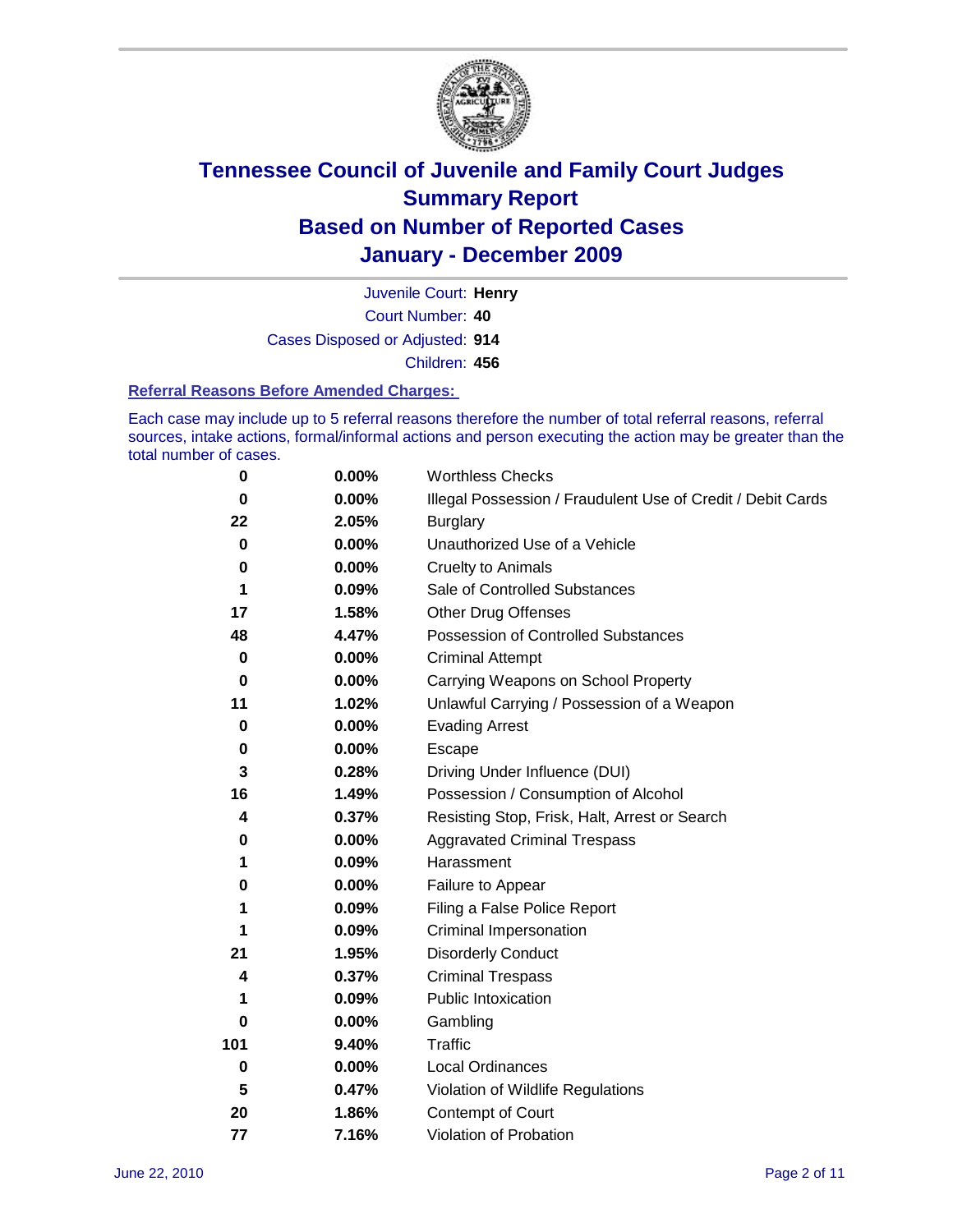

Court Number: **40** Juvenile Court: **Henry** Cases Disposed or Adjusted: **914** Children: **456**

#### **Referral Reasons Before Amended Charges:**

Each case may include up to 5 referral reasons therefore the number of total referral reasons, referral sources, intake actions, formal/informal actions and person executing the action may be greater than the total number of cases.

| 9            | 0.84%    | Violation of Aftercare                 |
|--------------|----------|----------------------------------------|
| 17           | 1.58%    | <b>Unruly Behavior</b>                 |
| 86           | 8.00%    | Truancy                                |
| 30           | 2.79%    | In-State Runaway                       |
| 8            | 0.74%    | Out-of-State Runaway                   |
| 13           | 1.21%    | Possession of Tobacco Products         |
| 3            | 0.28%    | Violation of a Valid Court Order       |
| 20           | 1.86%    | <b>Violation of Curfew</b>             |
| $\bf{0}$     | $0.00\%$ | Sexually Abused Child                  |
| 0            | 0.00%    | <b>Physically Abused Child</b>         |
| 283          | 26.33%   | Dependency / Neglect                   |
| $\mathbf{2}$ | 0.19%    | <b>Termination of Parental Rights</b>  |
| 19           | 1.77%    | <b>Violation of Pretrial Diversion</b> |
| $\mathbf 0$  | 0.00%    | Violation of Informal Adjustment       |
| 19           | 1.77%    | <b>Judicial Review</b>                 |
| 0            | $0.00\%$ | <b>Administrative Review</b>           |
| 0            | 0.00%    | <b>Foster Care Review</b>              |
| 23           | 2.14%    | Custody                                |
| 3            | 0.28%    | Visitation                             |
| 6            | 0.56%    | Paternity / Legitimation               |
| 0            | 0.00%    | <b>Child Support</b>                   |
| 0            | 0.00%    | <b>Request for Medical Treatment</b>   |
| 0            | 0.00%    | Consent to Marry                       |
| 21           | 1.95%    | Other                                  |
| 1,075        | 100.00%  | <b>Total Referrals</b>                 |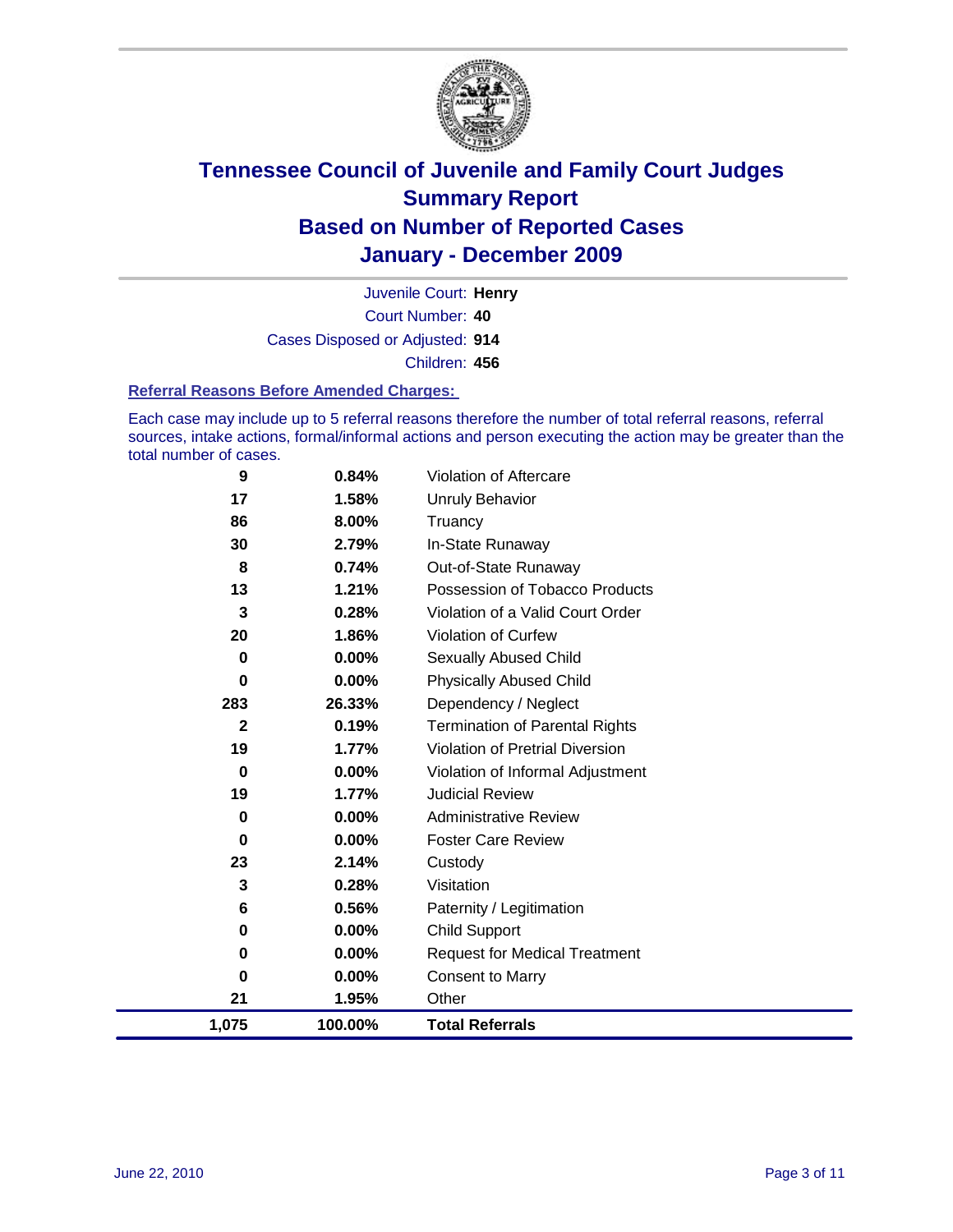

|                            | Juvenile Court: Henry           |                                   |  |  |
|----------------------------|---------------------------------|-----------------------------------|--|--|
| Court Number: 40           |                                 |                                   |  |  |
|                            | Cases Disposed or Adjusted: 914 |                                   |  |  |
|                            |                                 | Children: 456                     |  |  |
| <b>Referral Sources: 1</b> |                                 |                                   |  |  |
| 465                        | 43.26%                          | Law Enforcement                   |  |  |
| 44                         | 4.09%                           | Parents                           |  |  |
| 9                          | 0.84%                           | <b>Relatives</b>                  |  |  |
| 64                         | 5.95%                           | Self                              |  |  |
| 101                        | 9.40%                           | School                            |  |  |
| 0                          | 0.00%                           | <b>CSA</b>                        |  |  |
| 337                        | 31.35%                          | <b>DCS</b>                        |  |  |
| 0                          | $0.00\%$                        | <b>Other State Department</b>     |  |  |
| $\bf{0}$                   | $0.00\%$                        | <b>District Attorney's Office</b> |  |  |
| 11                         | 1.02%                           | <b>Court Staff</b>                |  |  |
| 0                          | 0.00%                           | Social Agency                     |  |  |
| 0                          | 0.00%                           | <b>Other Court</b>                |  |  |
| 0                          | 0.00%                           | Victim                            |  |  |
| 0                          | 0.00%                           | Child & Parent                    |  |  |
| 0                          | 0.00%                           | Hospital                          |  |  |
| 0                          | 0.00%                           | Unknown                           |  |  |
| 44                         | 4.09%                           | Other                             |  |  |
| 1,075                      | 100.00%                         | <b>Total Referral Sources</b>     |  |  |

### **Age of Child at Referral: 2**

| 0   | $0.00\%$ | Ages 19 and Over<br><b>Unknown</b> |
|-----|----------|------------------------------------|
|     |          |                                    |
| 0   | 0.00%    |                                    |
| 132 | 28.95%   | Ages 17 through 18                 |
| 122 | 26.75%   | Ages 15 through 16                 |
| 48  | 10.53%   | Ages 13 through 14                 |
| 23  | 5.04%    | Ages 11 through 12                 |
| 131 | 28.73%   | Ages 10 and Under                  |
|     |          |                                    |

<sup>1</sup> If different than number of Referral Reasons (1075), verify accuracy of your court's data.

<sup>2</sup> One child could be counted in multiple categories, verify accuracy of your court's data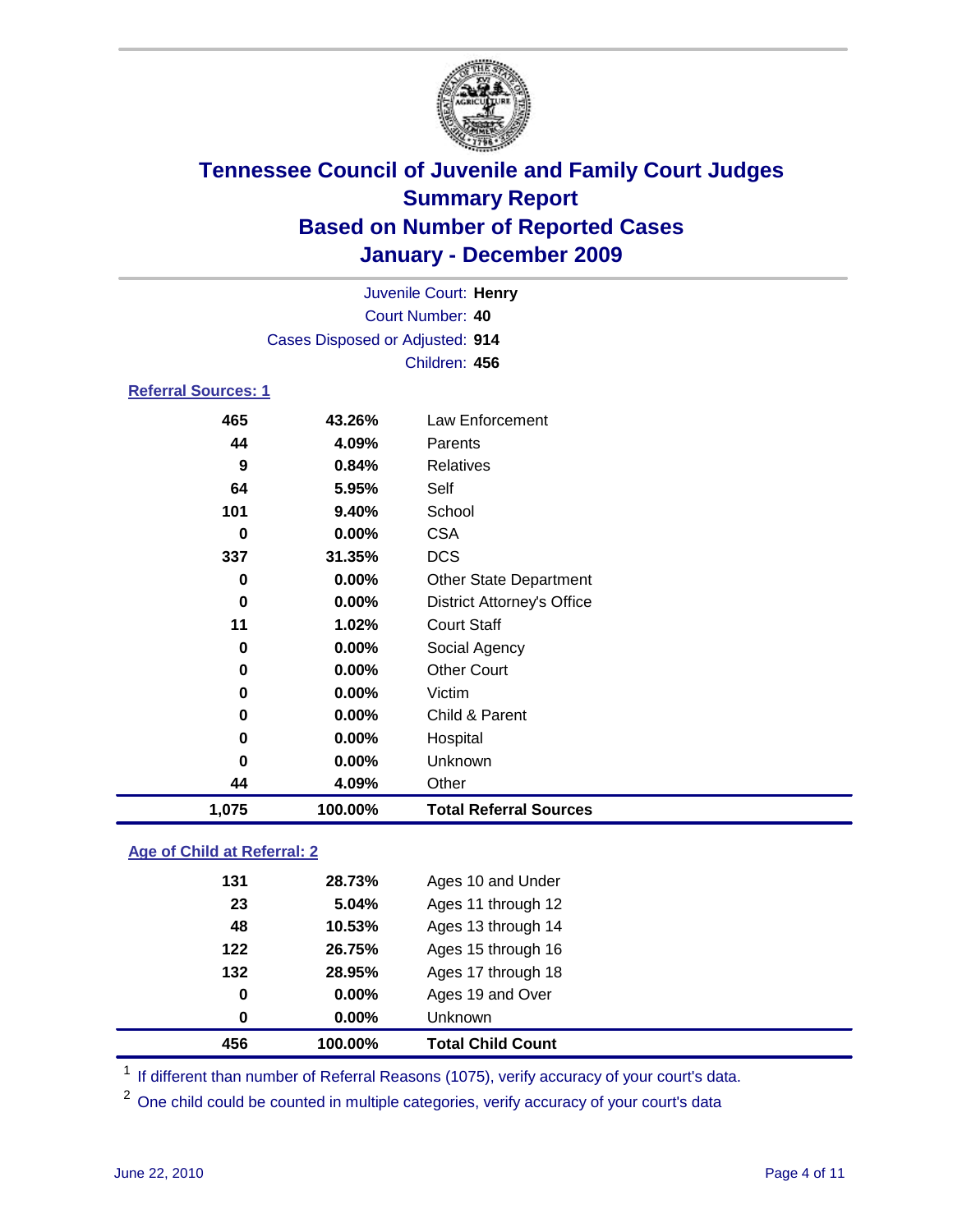

|                                         | Juvenile Court: Henry           |                          |  |  |  |
|-----------------------------------------|---------------------------------|--------------------------|--|--|--|
|                                         | Court Number: 40                |                          |  |  |  |
|                                         | Cases Disposed or Adjusted: 914 |                          |  |  |  |
|                                         |                                 | Children: 456            |  |  |  |
| Sex of Child: 1                         |                                 |                          |  |  |  |
| 277                                     | 60.75%                          | Male                     |  |  |  |
| 172                                     | 37.72%                          | Female                   |  |  |  |
| $\overline{7}$                          | 1.54%                           | Unknown                  |  |  |  |
| 456                                     | 100.00%                         | <b>Total Child Count</b> |  |  |  |
| Race of Child: 1                        |                                 |                          |  |  |  |
| 323                                     | 70.83%                          | White                    |  |  |  |
| 56                                      | 12.28%                          | African American         |  |  |  |
| 1                                       | 0.22%                           | Native American          |  |  |  |
| $\mathbf 0$                             | 0.00%                           | Asian                    |  |  |  |
| 3                                       | 0.66%                           | Mixed                    |  |  |  |
| 73                                      | 16.01%                          | Unknown                  |  |  |  |
| 456                                     | 100.00%                         | <b>Total Child Count</b> |  |  |  |
| <b>Hispanic Origin: 1</b>               |                                 |                          |  |  |  |
| 5                                       | 1.10%                           | Yes                      |  |  |  |
| 373                                     | 81.80%                          | <b>No</b>                |  |  |  |
| 78                                      | 17.11%                          | Unknown                  |  |  |  |
| 456                                     | 100.00%                         | <b>Total Child Count</b> |  |  |  |
| <b>School Enrollment of Children: 1</b> |                                 |                          |  |  |  |
| 291                                     | 63.82%                          | Yes                      |  |  |  |
| 47                                      | 10.31%                          | No                       |  |  |  |
| 118                                     | 25.88%                          | Unknown                  |  |  |  |
| 456                                     | 100.00%                         | <b>Total Child Count</b> |  |  |  |

One child could be counted in multiple categories, verify accuracy of your court's data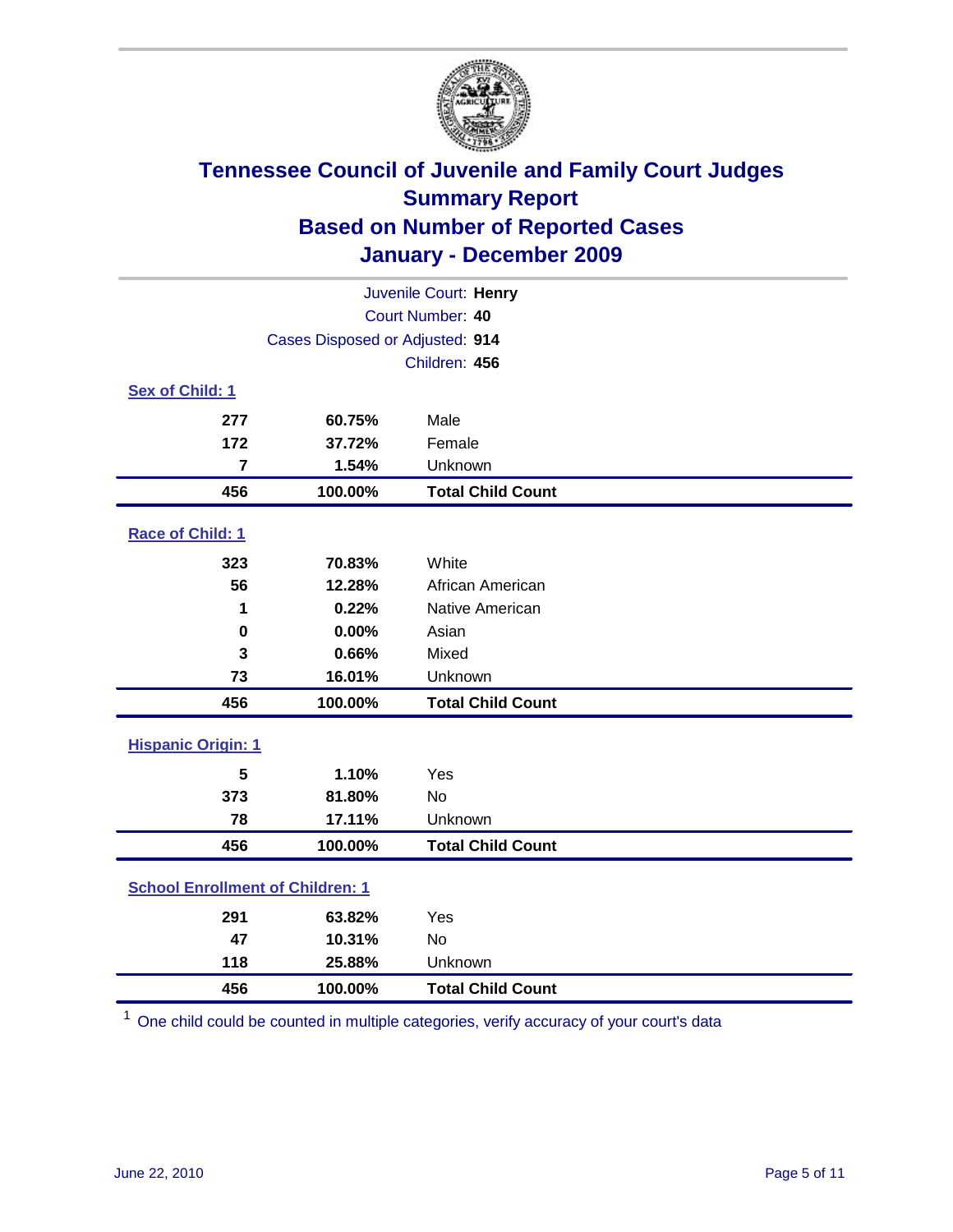

Court Number: **40** Juvenile Court: **Henry** Cases Disposed or Adjusted: **914** Children: **456**

#### **Living Arrangement of Child at Time of Referral: 1**

| 456 | 100.00%       | <b>Total Child Count</b>     |
|-----|---------------|------------------------------|
|     | 0.66%<br>3    | Other                        |
| 179 | 39.25%        | Unknown                      |
|     | 0.22%<br>1    | Independent                  |
|     | $0.00\%$<br>0 | In an Institution            |
|     | 3<br>$0.66\%$ | In a Residential Center      |
|     | 0.22%<br>1    | In a Group Home              |
|     | 8<br>1.75%    | With Foster Family           |
|     | 2<br>0.44%    | With Adoptive Parents        |
|     | 7.46%<br>34   | <b>With Relatives</b>        |
|     | 4.61%<br>21   | With Father                  |
| 128 | 28.07%        | <b>With Mother</b>           |
|     | 6.14%<br>28   | With Mother and Stepfather   |
|     | 6<br>1.32%    | With Father and Stepmother   |
|     | 42<br>9.21%   | With Both Biological Parents |
|     |               |                              |

### **Type of Detention: 2**

| 914 | 100.00%  | <b>Total Detention Count</b> |  |
|-----|----------|------------------------------|--|
| 13  | 1.42%    | Other                        |  |
| 57  | 6.24%    | Does Not Apply               |  |
| 4   | 0.44%    | <b>Unknown</b>               |  |
| 4   | 0.44%    | <b>Psychiatric Hospital</b>  |  |
| 0   | 0.00%    | Jail - No Separation         |  |
| 0   | $0.00\%$ | Jail - Partial Separation    |  |
| 0   | 0.00%    | Jail - Complete Separation   |  |
| 22  | 2.41%    | Juvenile Detention Facility  |  |
| 814 | 89.06%   | Non-Secure Placement         |  |
|     |          |                              |  |

<sup>1</sup> One child could be counted in multiple categories, verify accuracy of your court's data

<sup>2</sup> If different than number of Cases (914) verify accuracy of your court's data.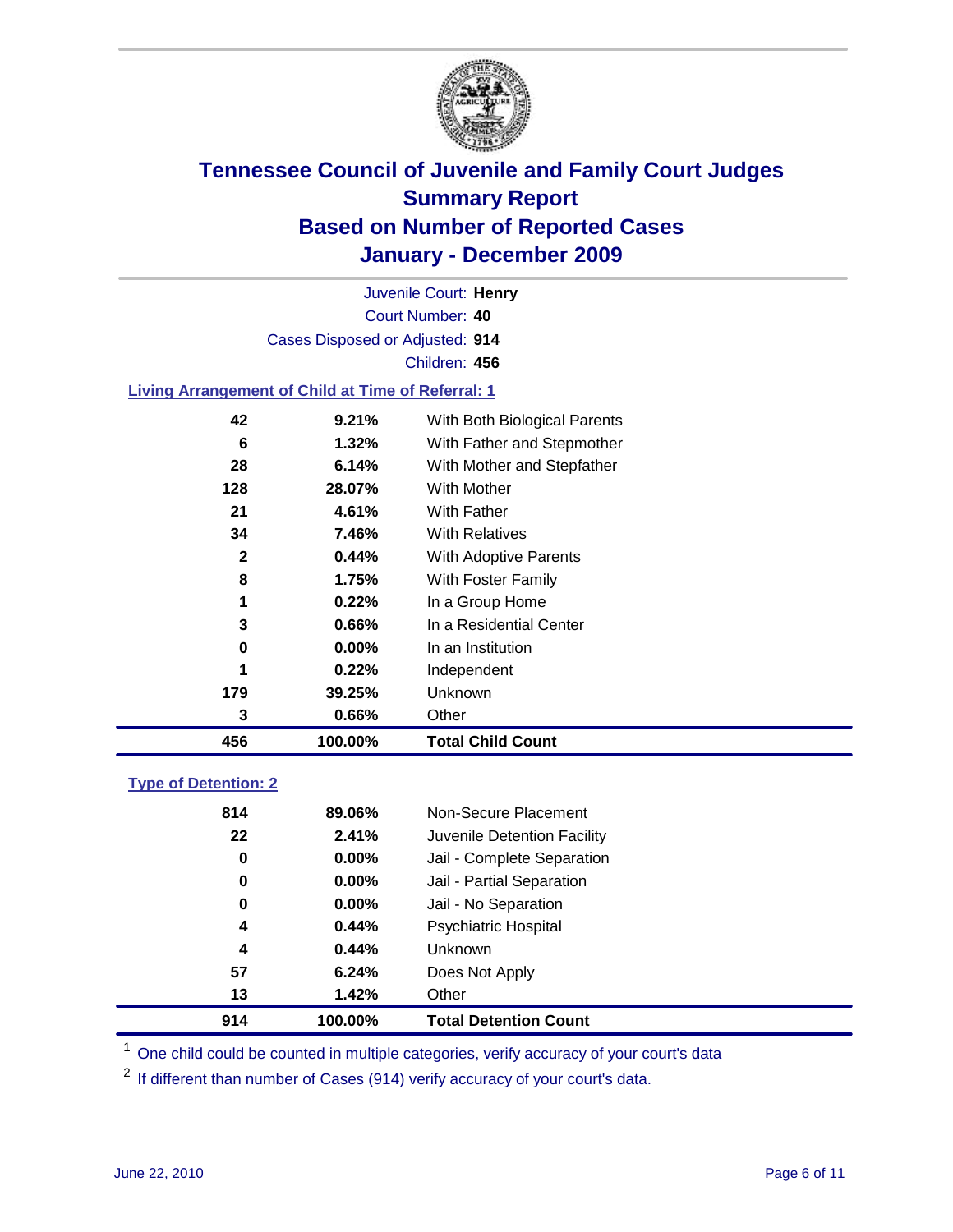

|                                                    | Juvenile Court: Henry           |                                      |  |  |  |
|----------------------------------------------------|---------------------------------|--------------------------------------|--|--|--|
|                                                    | Court Number: 40                |                                      |  |  |  |
|                                                    | Cases Disposed or Adjusted: 914 |                                      |  |  |  |
|                                                    |                                 | Children: 456                        |  |  |  |
| <b>Placement After Secure Detention Hearing: 1</b> |                                 |                                      |  |  |  |
| 766                                                | 83.81%                          | Returned to Prior Living Arrangement |  |  |  |
| 1                                                  | 0.11%                           | Juvenile Detention Facility          |  |  |  |
| 0                                                  | 0.00%                           | Jail                                 |  |  |  |
| 1                                                  | 0.11%                           | Shelter / Group Home                 |  |  |  |
| 18                                                 | 1.97%                           | <b>Foster Family Home</b>            |  |  |  |
| $\bf{0}$                                           | 0.00%                           | Psychiatric Hospital                 |  |  |  |
| 24                                                 | 2.63%                           | Unknown                              |  |  |  |
| 53                                                 | 5.80%                           | Does Not Apply                       |  |  |  |
| 51                                                 | 5.58%                           | Other                                |  |  |  |
| 914                                                | 100.00%                         | <b>Total Placement Count</b>         |  |  |  |
| <b>Intake Actions: 2</b>                           |                                 |                                      |  |  |  |
| 945                                                | 87.91%                          | <b>Petition Filed</b>                |  |  |  |
| 4                                                  | 0.37%                           | <b>Motion Filed</b>                  |  |  |  |
| 107                                                | 9.95%                           | <b>Citation Processed</b>            |  |  |  |
| $\bf{0}$                                           | 0.00%                           | Notification of Paternity Processed  |  |  |  |
| 5                                                  | 0.47%                           | Scheduling of Judicial Review        |  |  |  |
| 0                                                  | 0.00%                           | Scheduling of Administrative Review  |  |  |  |
| 0                                                  | 0.00%                           | Scheduling of Foster Care Review     |  |  |  |
| 0                                                  | 0.00%                           | Unknown                              |  |  |  |
| 1                                                  | 0.09%                           | Does Not Apply                       |  |  |  |
| 13                                                 | 1.21%                           | Other                                |  |  |  |
| 1,075                                              | 100.00%                         | <b>Total Intake Count</b>            |  |  |  |

<sup>1</sup> If different than number of Cases (914) verify accuracy of your court's data.

<sup>2</sup> If different than number of Referral Reasons (1075), verify accuracy of your court's data.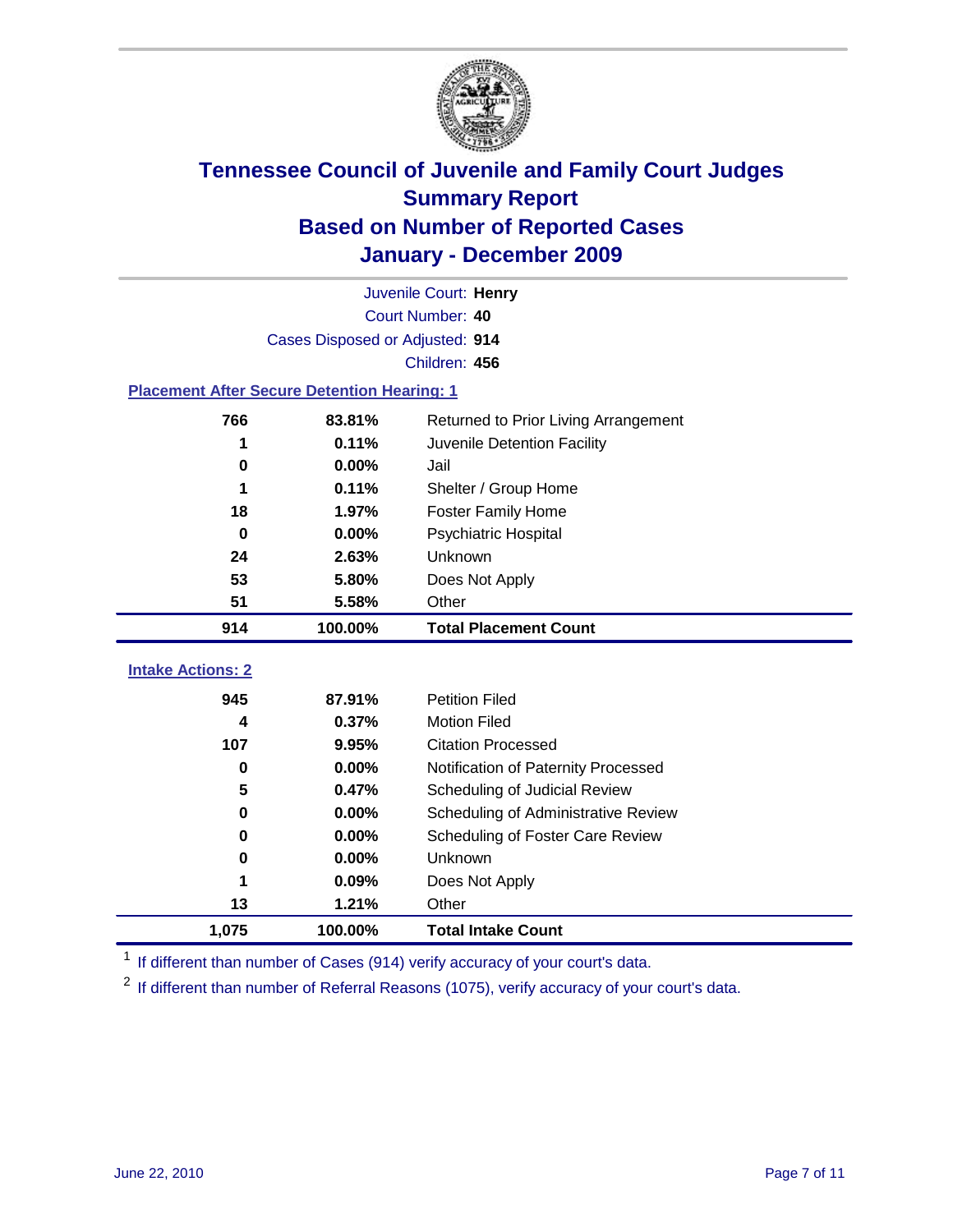

Court Number: **40** Juvenile Court: **Henry** Cases Disposed or Adjusted: **914** Children: **456**

#### **Last Grade Completed by Child: 1**

| 456         | 100.00% | <b>Total Child Count</b>     |
|-------------|---------|------------------------------|
| 4           | 0.88%   | Other                        |
| 135         | 29.61%  | Unknown                      |
| 44          | 9.65%   | <b>Never Attended School</b> |
| $\mathbf 2$ | 0.44%   | Graduated                    |
| 3           | 0.66%   | <b>GED</b>                   |
| 0           | 0.00%   | Non-Graded Special Ed        |
| 0           | 0.00%   | 12th Grade                   |
| 56          | 12.28%  | 11th Grade                   |
| 53          | 11.62%  | 10th Grade                   |
| 47          | 10.31%  | 9th Grade                    |
| 41          | 8.99%   | 8th Grade                    |
| 17          | 3.73%   | 7th Grade                    |
| 14          | 3.07%   | 6th Grade                    |
| 9           | 1.97%   | 5th Grade                    |
| 9           | 1.97%   | 4th Grade                    |
| 5           | 1.10%   | 3rd Grade                    |
| 1           | 0.22%   | 2nd Grade                    |
| 5           | 1.10%   | 1st Grade                    |
| 11          | 2.41%   | Kindergarten                 |
| $\bf{0}$    | 0.00%   | Preschool                    |
| $\mathbf 0$ | 0.00%   | Too Young for School         |

### **Enrolled in Special Education: 1**

| 456 | 100.00% | <b>Total Child Count</b> |  |
|-----|---------|--------------------------|--|
| 190 | 41.67%  | Unknown                  |  |
| 254 | 55.70%  | No                       |  |
| 12  | 2.63%   | Yes                      |  |
|     |         |                          |  |

One child could be counted in multiple categories, verify accuracy of your court's data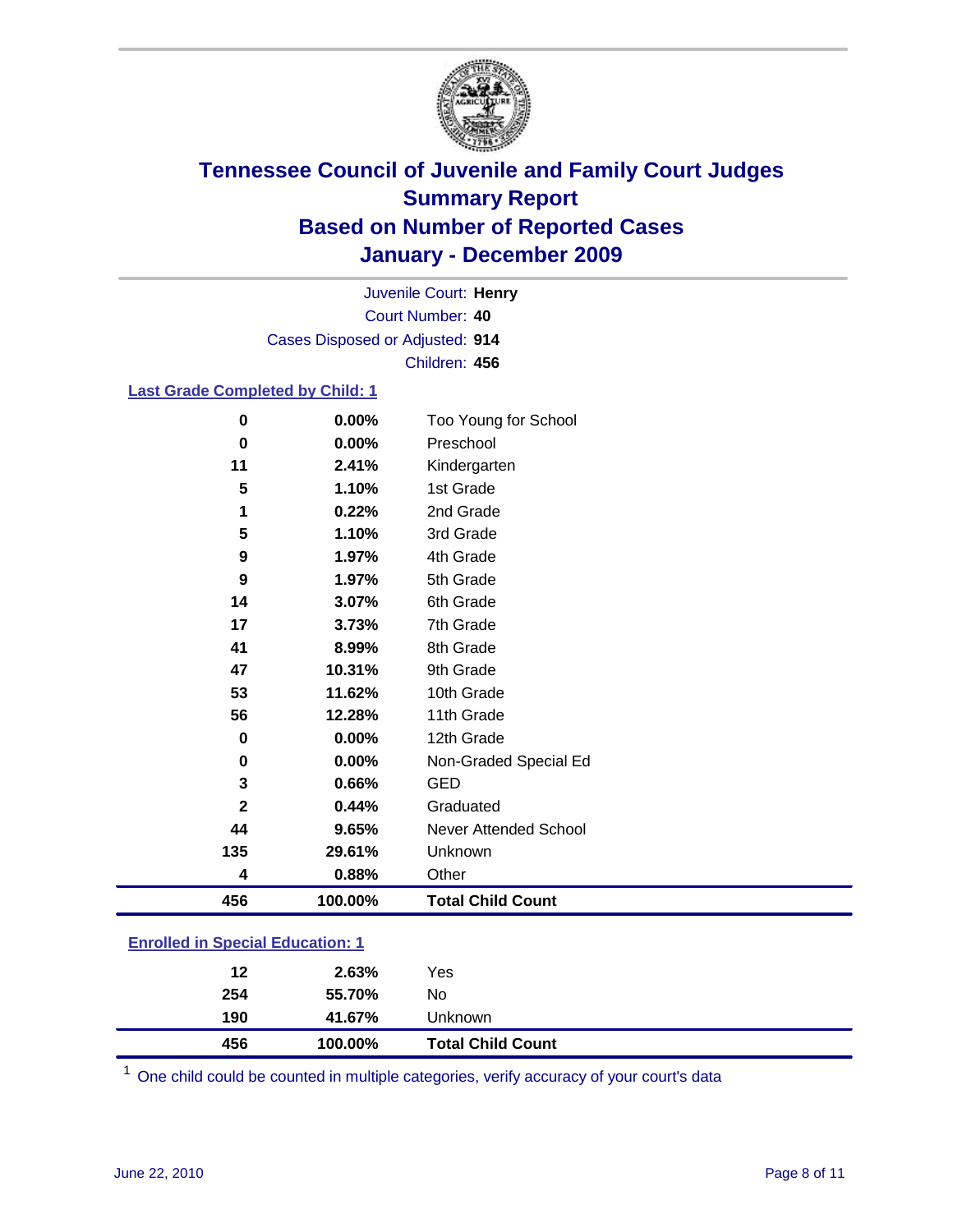

|                              | Juvenile Court: Henry           |                           |  |  |
|------------------------------|---------------------------------|---------------------------|--|--|
|                              |                                 | Court Number: 40          |  |  |
|                              | Cases Disposed or Adjusted: 914 |                           |  |  |
|                              |                                 | Children: 456             |  |  |
| <b>Action Executed By: 1</b> |                                 |                           |  |  |
| 1,067                        | 99.26%                          | Judge                     |  |  |
| 0                            | 0.00%                           | Referee                   |  |  |
| 8                            | 0.74%                           | <b>YSO</b>                |  |  |
| 0                            | $0.00\%$                        | Other                     |  |  |
| 0                            | 0.00%                           | Unknown                   |  |  |
| 1,075                        | 100.00%                         | <b>Total Action Count</b> |  |  |

### **Formal / Informal Actions: 1**

| 154      | 14.33%   | Dismissed                                        |
|----------|----------|--------------------------------------------------|
| 7        | 0.65%    | Retired / Nolle Prosequi                         |
| 197      | 18.33%   | <b>Complaint Substantiated Delinquent</b>        |
| 3        | 0.28%    | <b>Complaint Substantiated Status Offender</b>   |
| 30       | 2.79%    | <b>Complaint Substantiated Dependent/Neglect</b> |
| 0        | $0.00\%$ | <b>Complaint Substantiated Abused</b>            |
| 0        | $0.00\%$ | <b>Complaint Substantiated Mentally III</b>      |
| $\bf{0}$ | $0.00\%$ | Informal Adjustment                              |
| 71       | 6.60%    | <b>Pretrial Diversion</b>                        |
|          | $0.09\%$ | <b>Transfer to Adult Court Hearing</b>           |
| 0        | $0.00\%$ | Charges Cleared by Transfer to Adult Court       |
| 0        | $0.00\%$ | <b>Special Proceeding</b>                        |
| 12       | 1.12%    | <b>Review Concluded</b>                          |
| 591      | 54.98%   | Case Held Open                                   |
| 9        | 0.84%    | Other                                            |
| 0        | $0.00\%$ | <b>Unknown</b>                                   |
| 1,075    | 100.00%  | <b>Total Action Count</b>                        |

<sup>1</sup> If different than number of Referral Reasons (1075), verify accuracy of your court's data.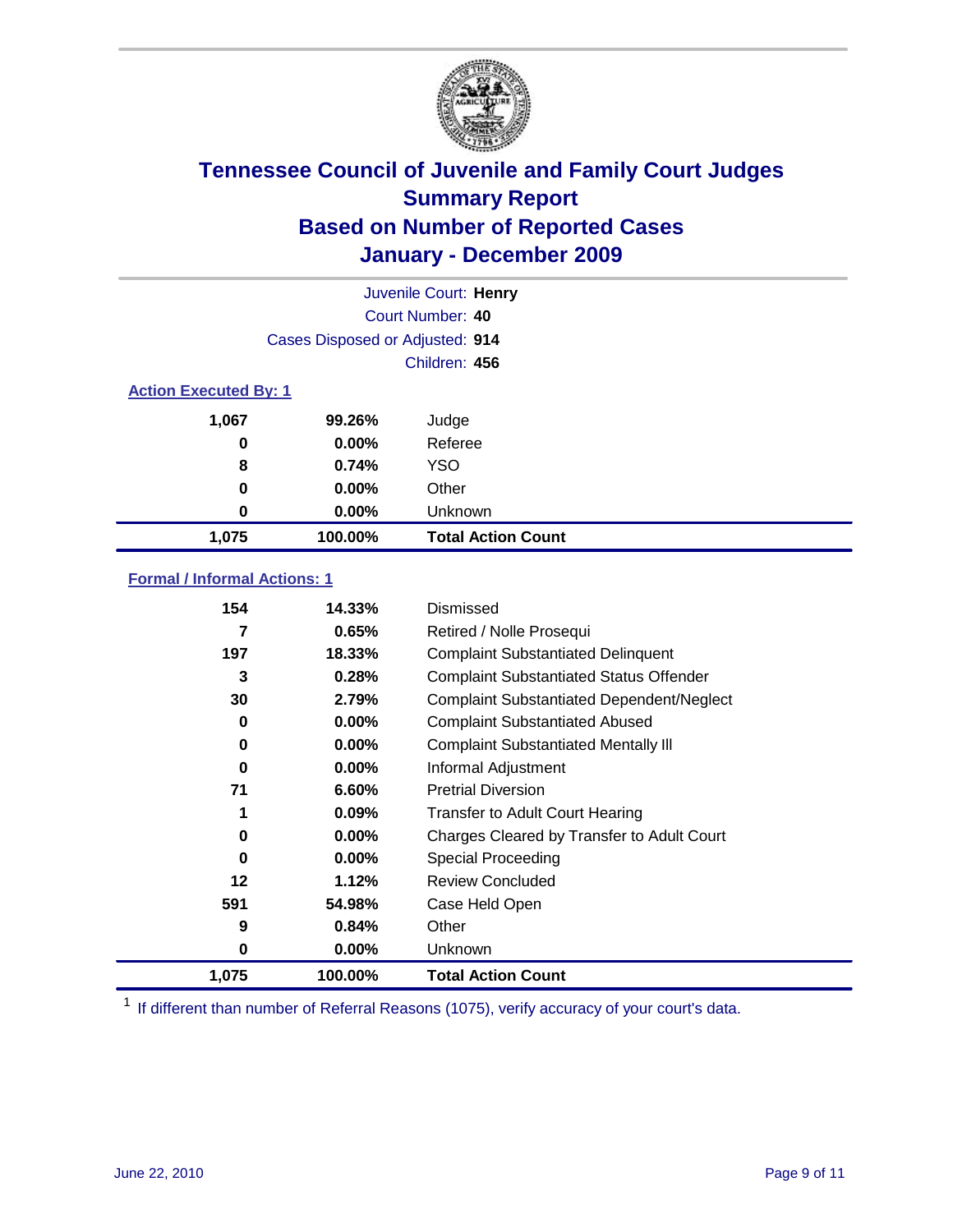

|                       |                                 | Juvenile Court: Henry                                 |
|-----------------------|---------------------------------|-------------------------------------------------------|
|                       |                                 | <b>Court Number: 40</b>                               |
|                       | Cases Disposed or Adjusted: 914 |                                                       |
|                       |                                 | Children: 456                                         |
| <b>Case Outcomes:</b> |                                 | There can be multiple outcomes for one child or case. |
| 150                   | 6.35%                           | <b>Case Dismissed</b>                                 |
| 6                     | 0.25%                           | Case Retired or Nolle Prosequi                        |
| 0                     | 0.00%                           | Warned / Counseled                                    |
| 529                   | 22.41%                          | Held Open For Review                                  |
| 126                   | 5.34%                           | Supervision / Probation to Juvenile Court             |
| 0                     | 0.00%                           | <b>Probation to Parents</b>                           |
| 10                    | 0.42%                           | Referral to Another Entity for Supervision / Service  |
| 162                   | 6.86%                           | Referred for Mental Health Counseling                 |
| 12                    | 0.51%                           | Referred for Alcohol and Drug Counseling              |
| 0                     | 0.00%                           | <b>Referred to Alternative School</b>                 |
| 0                     | 0.00%                           | Referred to Private Child Agency                      |
| 41                    | 1.74%                           | Referred to Defensive Driving School                  |
| 0                     | 0.00%                           | Referred to Alcohol Safety School                     |
| 11                    | 0.47%                           | Referred to Juvenile Court Education-Based Program    |
| 20                    | 0.85%                           | Driver's License Held Informally                      |
| 0                     | 0.00%                           | <b>Voluntary Placement with DMHMR</b>                 |
| 5                     | 0.21%                           | <b>Private Mental Health Placement</b>                |
| 0                     | 0.00%                           | <b>Private MR Placement</b>                           |
| 0                     | 0.00%                           | Placement with City/County Agency/Facility            |
| 9                     | 0.38%                           | Placement with Relative / Other Individual            |
| 1                     | 0.04%                           | Fine                                                  |
| 130                   | 5.51%                           | <b>Public Service</b>                                 |
| 28                    | 1.19%                           | Restitution                                           |
| 0                     | 0.00%                           | <b>Runaway Returned</b>                               |
| 168                   | 7.12%                           | No Contact Order                                      |
| $\pmb{0}$             | 0.00%                           | Injunction Other than No Contact Order                |
| 46                    | 1.95%                           | <b>House Arrest</b>                                   |
| 128                   | 5.42%                           | <b>Court Defined Curfew</b>                           |
| 0                     | 0.00%                           | Dismissed from Informal Adjustment                    |
| 0                     | 0.00%                           | <b>Dismissed from Pretrial Diversion</b>              |
| 0                     | 0.00%                           | Released from Probation                               |
| 4                     | 0.17%                           | <b>Transferred to Adult Court</b>                     |
| 0                     | $0.00\%$                        | <b>DMHMR Involuntary Commitment</b>                   |